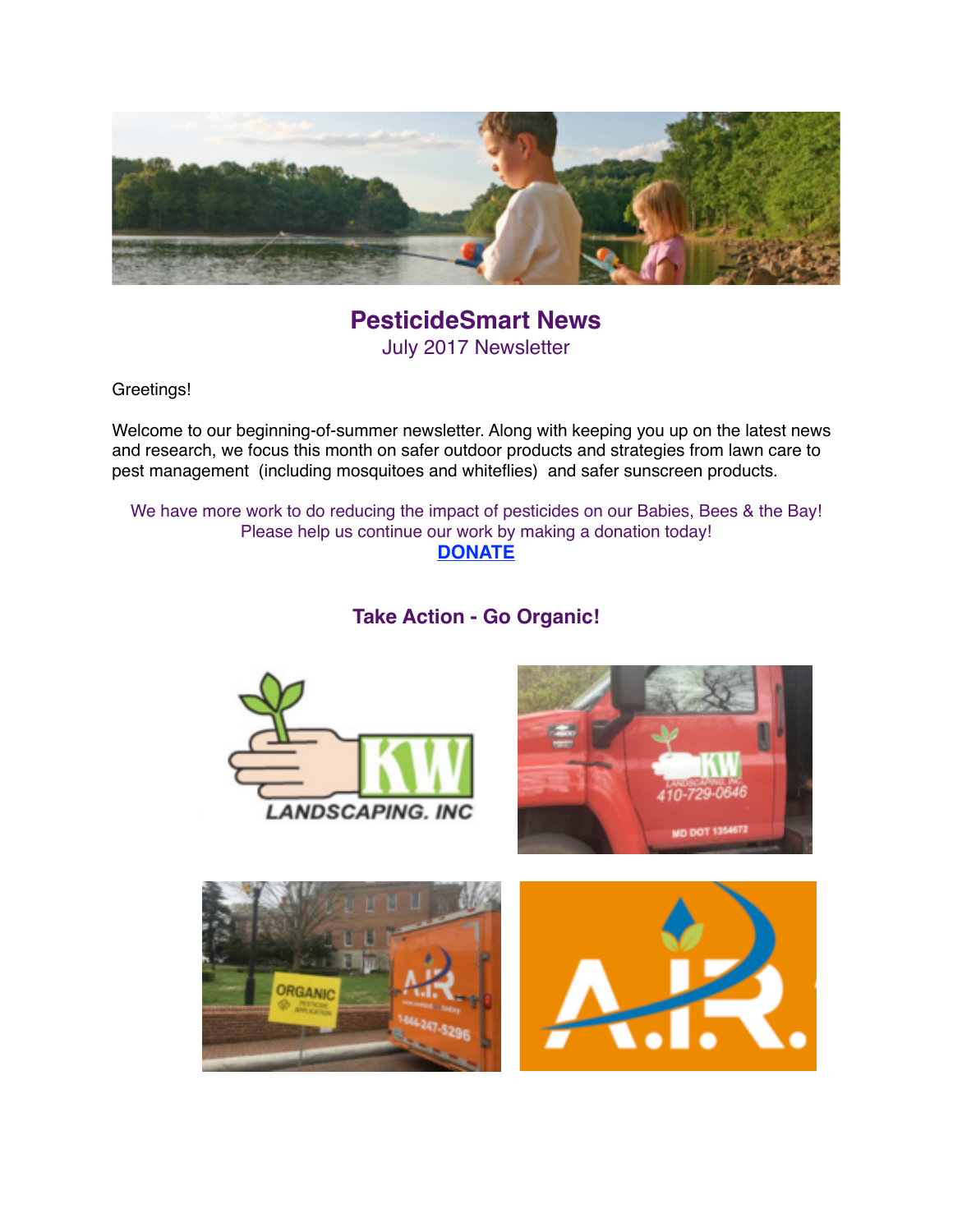#### **HEALTHY LAND CARE**

Many of our readers share our concerns about the adverse impacts of pesticides, including the herbicides and insecticides that are used by most conventional lawn and landscape vendors. The good news is that the growing demand for organic lawn/landscape services are being met by organic companies in our state. Two such companies have been providing their services to a [pilot organic lawncare project on the Maryland State House grounds. We are grateful for KW](http://www.kwlandscaping.com/)  Landscaping INC (serving Severna Park, Annapolis, and Anne Arundel County) and A.I.R. [Natural, Organic Lawn Care and Sustainable Landscaping \(serving Montgomery County and th](http://contactair.today/)e surrounding region including Washington DC and Virginia) for their work on this project and the services they provide for us all.

### **Pesticide News**



**The French Senate** has adopted the European resolution to **[ban non-agricultural pesticides across Europe](http://sustainablepulse.com/2017/06/01/french-senate-adopts-resolution-to-ban-non-agricultural-use-of-pesticides-in-europe/#.WVbB04qQyt-)**. Read more.

Pesticides in food **damage our brains & lower IQs -**  major new European Union study. [Read more.](http://www.independent.co.uk/environment/environment-report-eu-pesticide-link-brain-damage-lower-iq-billions-of-pounds-lost-organic-food-a7771056.html)

A new study shows that **triclosan levels spike in children after they brush their teeth or wash their**  hands with products containing the pesticide. Read more.





Two European scientific agencies mysteriously **ignored repetitive evidence that Monsanto's toxic pesticide glyphosate (Roundup) causes cancer** -- [read this](http://www.environmentalhealthnews.org/ehs/news/2017/june/Glyphosate-Science-Monsanto) analysis from Dr Pete Myers, founder of Environmental Health News.

## **Mosquito Season News & Tips**

Local **volunteers in University Park, MD are monitoring Asian Tiger mosquito populations** in their Take Back Our Yards initiative. All University Park residents are welcome to join. [Read more.](https://sites.google.com/site/mosquitocontrolup/about-the-project)

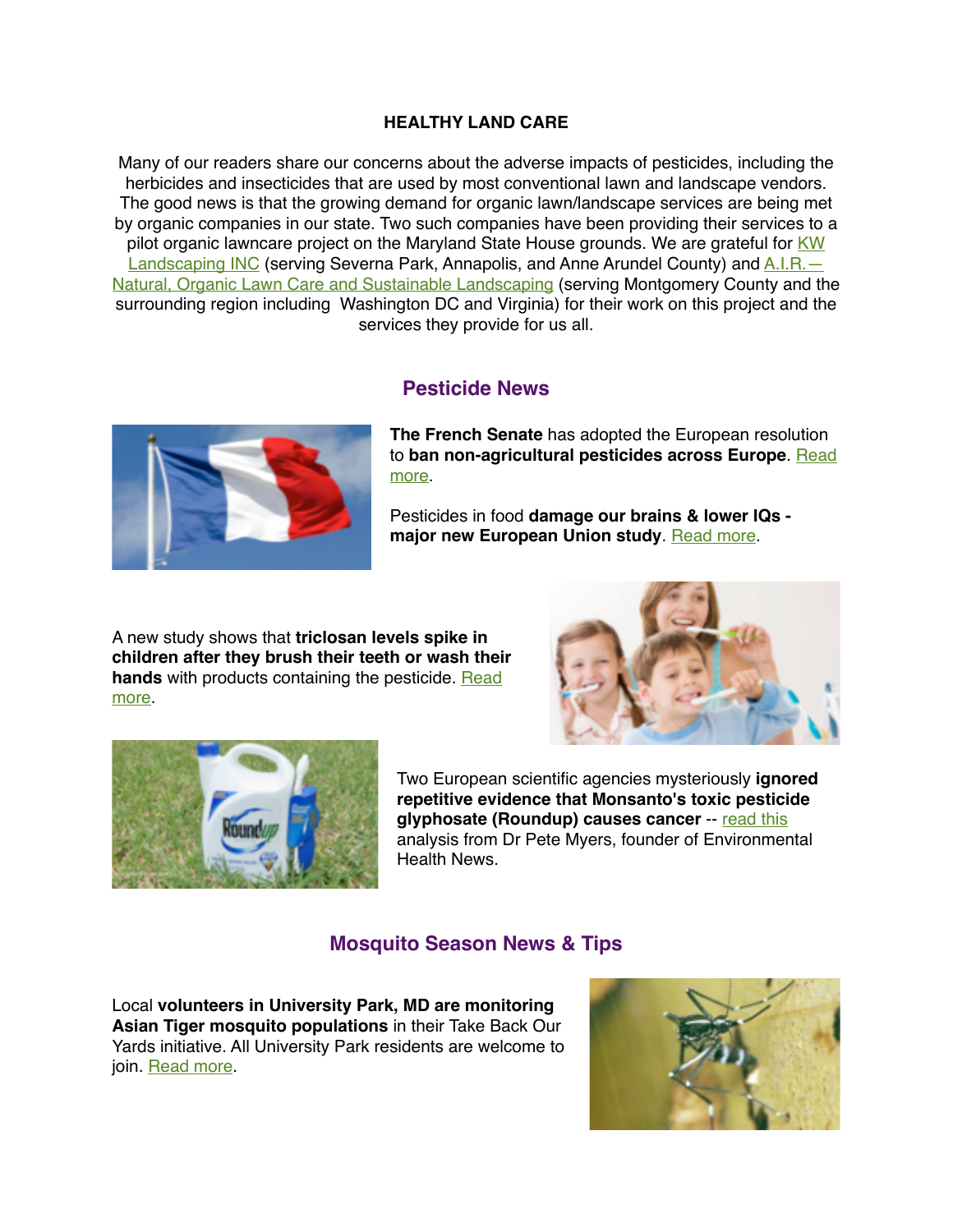

A new scientific study **links anti-mosquito pesticides permethrin & malathion to autism. [Read more](http://www.houstonpress.com/news/mosquito-pesticides-used-locally-linked-to-autism-in-new-study-9520552).** 

**Did you know? Community associations vote on whether to participate in the Maryland Department of Agriculture's mosquito control program**. Even if your community votes to participate in the program, you may request to have your property excluded. [Read more.](http://www.mdpestnet.org/learn/mosquito-management/how-to-exclude-your-property-from-mds-mosquito-control-program/)



## **Pollinator/Bee Buzz**



Michigan State University scientists find pesticide **Roundup responsible for monarch butterfly devastation**. [Read more](http://www.courthousenews.com/study-blames-roundup-monarch-butterfly-deaths/).

Landmark new study shows **bee-killing pesticides used on corn are of little or no value to farmers**. [Read more](https://www.commondreams.org/newswire/2017/05/22/landmark-report-shows-bee-killing-seed-coatings-arent-worth-harm).





Multi-university study says **bee-killing pesticides are ineffective at killing bugs that damage soybeans**. [Read more](https://www.manitobacooperator.ca/crops/u-s-study-questions-neonics-for-soybean-aphid-control/).